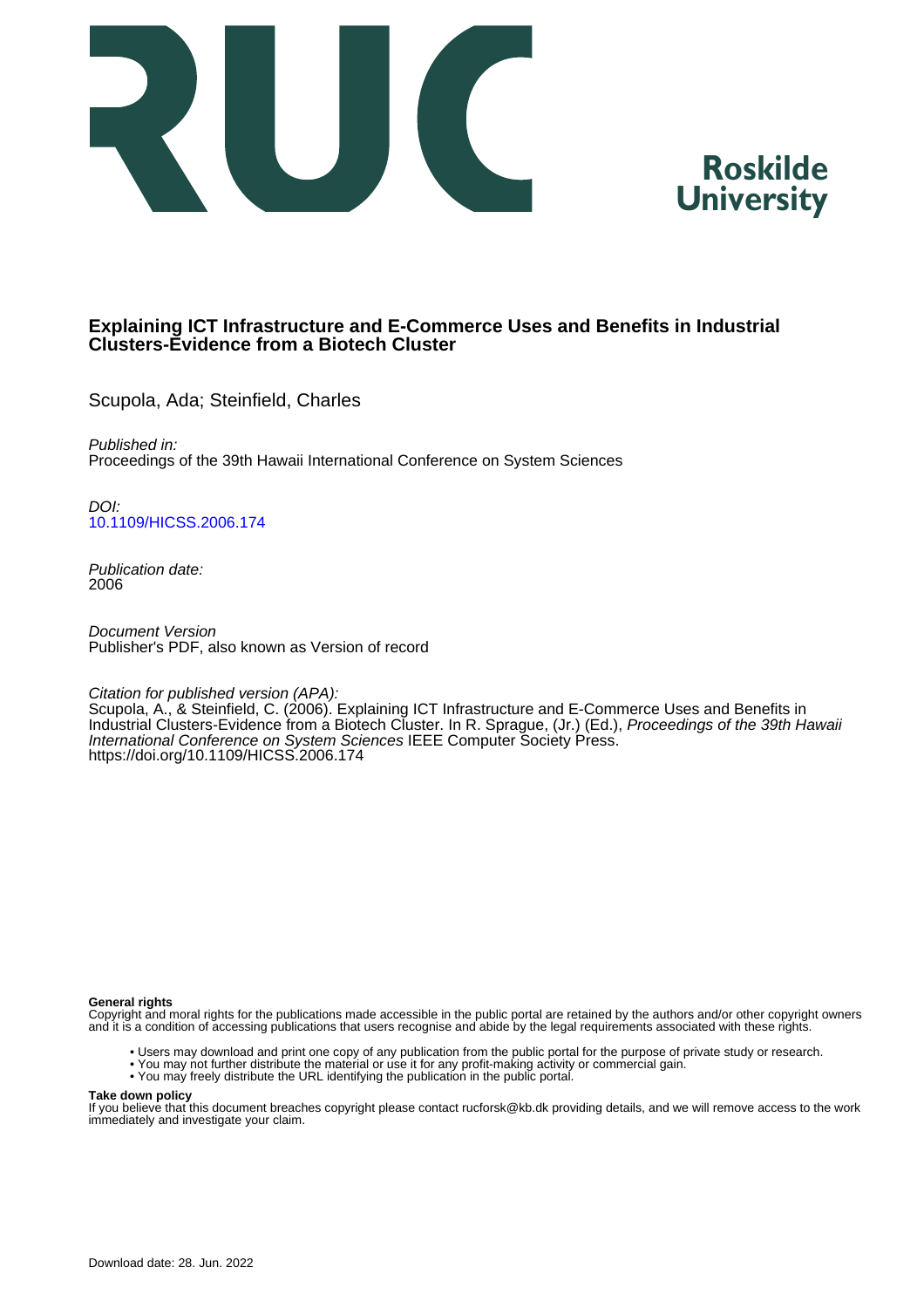# **Explaining ICT Infrastructure and E-Commerce Uses and Benefits in Industrial Clusters**

*Evidence from a Biotech Cluster*

Charles Steinfield *Michigan State University steinfie@msu.edu*

Ada Scupola *Roskilde University ada@ruk.dk*

# **Abstract**

*The literature on industrial clusters has not focused heavily on the role of the ICT infrastructure, nor on the potential implications of electronic commerce . In this paper, we examine the theoretical bases for bringing these research streams together, and develop expectations for how firms in an industrial cluster might utilize and derive benefit from a public, broadband ICT infrastructure, particularly in support of e-commerce applications. A case study of a successful biotech cluster in Denmark and Sweden – the Medicon Valley – provides a preliminary test of these expectations. Distinctions in uses and benefits based upon firm size are considered. A key finding is that small firms that would not otherwise be expected to gain from global e-commerce can rely on the cluster "brand" to enable trade with unknown and distant partners.* 

#### **1. Introduction**

A considerable literature has focused on the critical role of business and industrial clusters found in cities and regions as drivers of any nations' economic health [9, 15, 32, 40-43, 47]. In much of this work, the emphasis is on the way in which clusters of firms in common industries benefit from geographic colocation, enabling companies to achieve a higher level of competitiveness than they would otherwise if located outside of the cluster [41, 42]. Tacit and explicit knowledge spillovers through formal and informal communication channels that enhance learning and innovation by firms in the cluster, the presence of supportive local institutions, the availability of specialized suppliers and service providers, access to a qualified pool of workers, and pressures from local competition are several of the many factors posited to explain the growth and dynamism of local and regional industrial clusters [16, 33, 42, 47, 51, 59].

The role of information and communication technologies (ICTs) in the development and maintenance of local industrial clusters has not received a great deal of attention by this research community. This is surprising, given the attention policy makers and researchers pay to the role of communications infrastructures as an input to local and regional economic success [34, 38]. More recently, governments are focusing on the need for a local broadband infrastructure in order to stimulate the growth of local industry, particularly in knowledge intensive sectors like biotechnology and high technology [35, 36]. One of the key goals behind investments in local broadband access technologies, as well as other aspects of public telecommunications infrastructure, is to improve conditions for small and medium-sized enterprises (SMEs) [35, 37]. SMEs are considered to be engines for economic growth, and in the United States, they account for the majority of the workforce and the gross domestic product [49]. Public sector support is often justified by the argument that SMEs do not have the resources to build and maintain the ICT infrastructure needed to support interorganizational transactions [37].

The goal of this paper is to explore how ICT networks may be used in industrial clusters, especially by small businesses. The two primary research questions addressed are as follows:

- *1) How do firms embedded in a cluster use public ICT infrastructures such as broadband access to the Internet?*
- *2) Under what conditions do firms in a cluster, and especially small firms, benefit from Internet usage?*

Addressing these two research questions contributes to emerging theory on the mechanisms through which business clusters convey competitive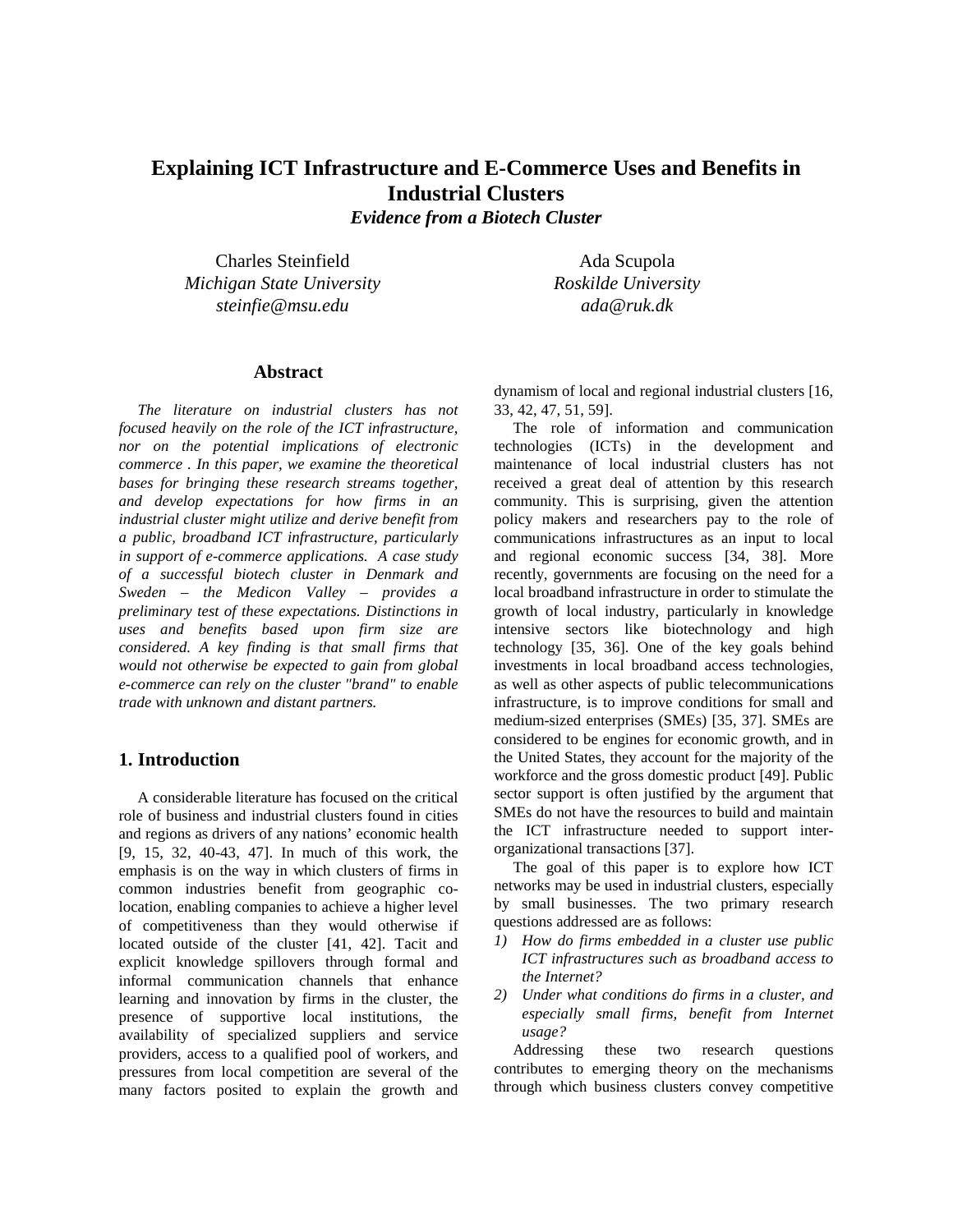advantage. In addition, the answers can provide insights into a fundamental policy issue for local, regional, and national governments: how provision of a public ICT infrastructure aids clusters.

These questions are investigated through a case study of a European biotechnology cluster known as the Medicon Valley, located in Denmark and Southern Sweden. Interviews with ten organizations in the cluster, including several SMEs, yields a number of insights into the complex interactions between use of ICT networks and membership in an industrial cluster. The remainder of the paper is organized as follows: In section two, previous literature relevant to the question of how ICTs are used in industrial clusters is reviewed. In section three, details about the case study are provided, including an overview of the research approach and general background on the Medicon Valley. In section four, findings from the interviews are described. A discussion of the results and implications for theory and practice is provided in section five. The sixth and final section offers conclusions, as well as study limitations.

## **2. Literature Review**

The clustering of economic activity is a well known phenomena, usually explained by the benefits that proximity affords firms and consumers in reducing many different types of transaction costs [29]. Leamer and Storper [30] observe, for example, that clustered retailing reduces buyers' shopping costs, proximity reduces transportation costs in many types of material productions, and intellectual exchange is greater when participants are located near each other. Porter [42, p. 10] defines business clusters as a "critical mass of companies in a particular field in a particular location…" which, in addition to producers of some good or service, includes "…suppliers of specialized inputs, components, machinery, and services, and firms in related industries." Clusters can also include "firms in downstream industries, producers of complementary products, specialized infrastructure providers, and other institutions that provide specialized training, and technical support" as well as industry groups such as trade associations [42, p. 10]. Porter and other researchers have studied many aspects of industrial, or business clusters, including the preconditions for cluster formation, the forces driving cluster growth and development, the flow of knowledge and resources within and across clusters, and factors that influence cluster competitiveness and innovativeness [8, 9, 11, 42, 45, 47].

Despite the wealth of industrial cluster studies, relatively little research has specifically examined the role of information and communications infrastructure in influencing cluster success. There has been extensive research examining the role of the telecommunications infrastructure in economic development, particularly for less developed nations, regions, and rural communities [18, 22, 24, 31]. There has also been a significant discussion about the importance of the telecommunications infrastructure for urban development [34]. As noted above, these discussions have received renewed attention in recent years to help justify policies that facilitate the rapid deployment of broadband access technologies such as digital subscriber loop (DSL) [35-37]. Yet, for some reason there has been relatively little explicit attention to ICT infrastructure use within the context of industrial cluster research [58].

There are good reasons to explore ICT usage in industrial clusters. First, knowledge about ICT usage can better inform policy-making, suggesting opportunities for more targeted interventions than simply blanketing a region with broadband access. Some types of cluster members – small businesses in particular – may need extra assistance, for example, in incorporating ICTs into practice [18]. Second, ICT usage patterns may reveal underlying cluster dynamics that can complement existing cluster studies and help researchers better understand how clusters succeed. Research has focused, for example, on patterns of knowledge transfer among cluster members, focusing on the kinds of formal and informal exchanges that occur within clusters and across regions in order to explain the innovative capacity of a cluster [12, 13, 15, 44-46]. Interactions over electronic networks may complement and enhance local knowledge sharing, replace it with non-local exchanges, or contribute to the importation of new knowledge that is then shared within a cluster [52]. Third, research on ICT usage in industrial clusters may also shed light on the local and global impacts of the increasing use of electronic networks for a wide range of transaction and coordination activities [20]. Electronic commerce researchers, for example, have begun to question the extent to which e-commerce helps or hinders local economies, and increases or decreases the centralization of economic activity [54, 56, 67].

#### **2.1. ICT Usage in Industrial Clusters**

At a very basic level, there are two somewhat independent functions that a local ICT infrastructure might fulfill in local business clusters. One set of functions relates to connectivity within the cluster for coordination and collaboration. This might include the increased ability that ICT networks provide for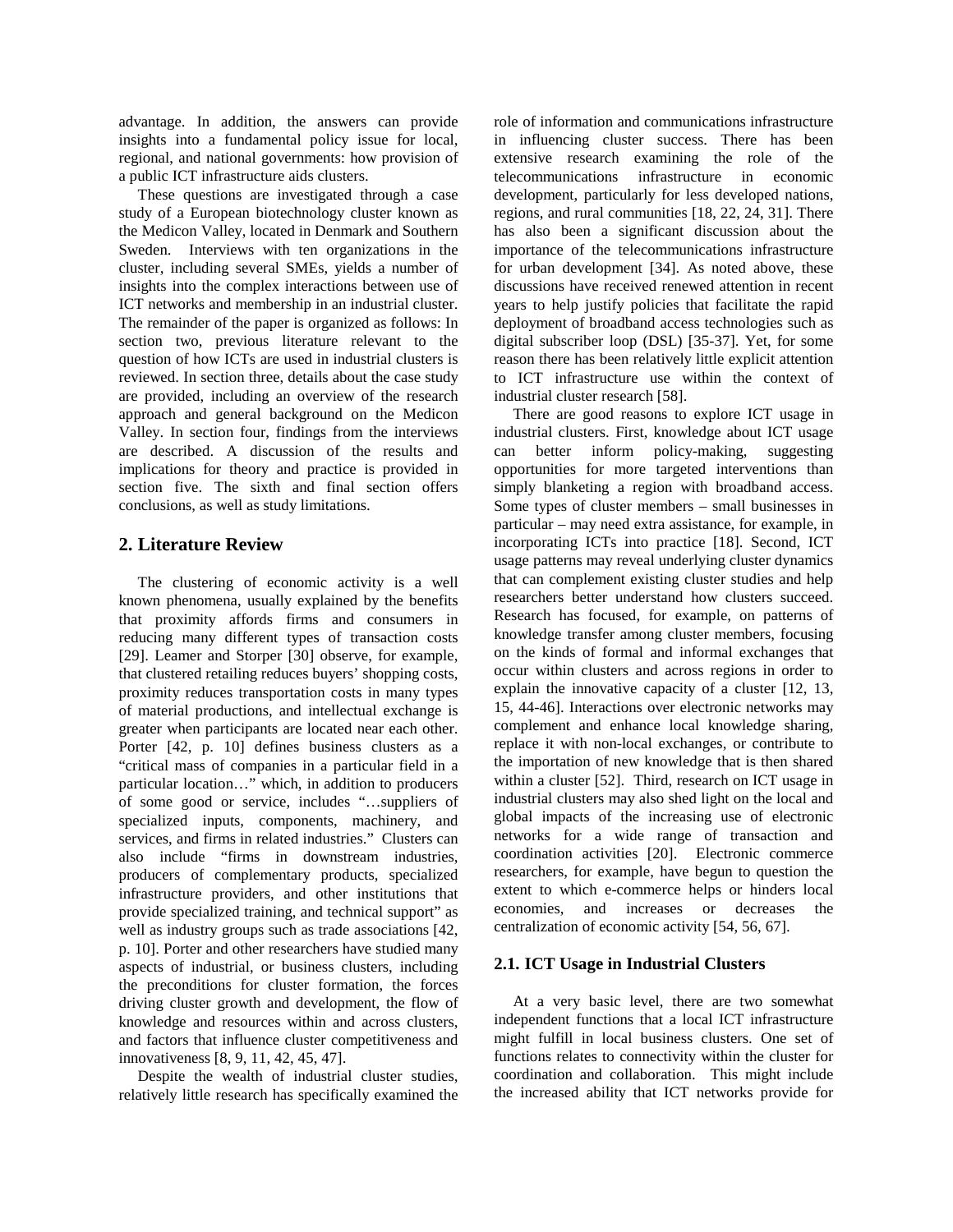employees to connect to their firms from home or other external locations, enabling telecommuting and telework. Although research findings are mixed, telework use may improve a firm's productivity as well as its ability to attract and retain certain types of workers who might need flexible arrangements [25, 64]. In addition to such intra-firm uses are applications of ICT networks to facilitate information sharing and collaborative work within and across firms in a cluster. Most research on ICT-enabled collaborative work focuses on the support of distributed teams engaged in brainstorming, coauthoring, design, problem solving, or decision making tasks [19], but this literature is generally quite disconnected from the research on coordination among firms in an industrial cluster. The second broad set of functions that an ICT infrastructure can provide for an industrial cluster is linked to the use of networks for electronic commerce transactions. There is a rich literature on electronic commerce, often distinguishing between business-to-business trade and business-to-consumer trade, but rarely is its use in the context of geographically-defined industrial clusters examined [57, 58]. Electronic commerce researchers have emphasized the way that electronic markets can support business communities, but these communities are virtual in nature, and, in some respects can be thought of as something of a substitute for proximitybased clusters [57, 58].

Most commonly economists and information systems researchers view the spread of ICT networks as one of the main factors contributing to globalization by virtue of the speed with which it allows communication, information, and transactions to flow across large distances, thereby reducing coordination and search costs that formerly inhibited such trade [5, 6, 10]. This view suggests that the advent of high capacity, global ICT networks enables increased outsourcing and encourages firms to replace local trading partners with distant ones that might offer lower costs and higher quality. At the extreme, the replacement of in-cluster trading relationships with distant ones might ultimately diminish the benefits that come from being in a cluster. This discussion suggests that, *greater use of electronic commerce may damage a cluster by weakening the trading relationships among members and reducing local cooperation*.

Others have argued for a more nuanced view of the connection between ICT usage and the activities of firms in local and regional business clusters, recognizing that such clusters exist in an increasingly interdependent and global network of economic relations among nations. In a wide ranging review of research on economic geography, Scott [51], citing Veltz [63] summarizes this view by observing the trend towards, "mounting levels of functional integration of different national economies; …durably anchored in … a worldwide archipelago of stable regional economies or global city-regions" (p. 494). ICT networks function to permit firms to locate in cities or regions where conditions are favorable (e.g. presence of a labor market with appropriate skills and education, presence of firms offering complementary products and services, etc.), without harming their ability to reach global customers and suppliers. Moreover, innovative firms can use their connections to a global ICT infrastructure like the Internet to bring new knowledge into a region, which may then diffuse among local trading partners [20, 67]. Some research suggests that large firms, especially multinationals, play an important role in bringing in new knowledge into a cluster, which then spreads to smaller firms and improves cluster innovativeness [52]. This view suggests then a competing interpretation: that *ICT usage enables export-oriented clusters to better access distant markets and import knowledge, without harming the internal dynamics that have helped to sustain the cluster*.

Within the field of information systems, two well known papers have directly explored to potential use of an ICT infrastructure to improve coordination within an industrial cluster, arriving at somewhat opposing conclusions. Johnston and Lawrence's [24] seminal work on value-adding partnerships focused extensively on the Prato, Italy textile industry. In this cluster, several large textile mills had disaggregated into small, specialized firms, each focusing on one part of the overall value chain in textile production (e.g. washing, coloring, cutting,, etc.). They showed how networks of firms worked in concert to meet the market demands for the good of the network, and pointed out how an inter-organizational information system was being used to facilitate coordination [23]. However, a decade later, Kumar and colleagues revisited the merchants of Prato, and found that the information system had been all but abandoned [27]. In their analysis, the system offered no real added value in terms of transaction cost reductions over the personal forms of coordination that had evolved over centuries of textile production in the region. Kumar et al [28] suggest that trust and personal relationships – the social capital of the region – were effective substitutes for the inter-organizational system, rendering it unnecessary. Other research on clusters characterized by intense internal trading relationships has similarly observed the crucial role of social embeddedness, noting how personal connections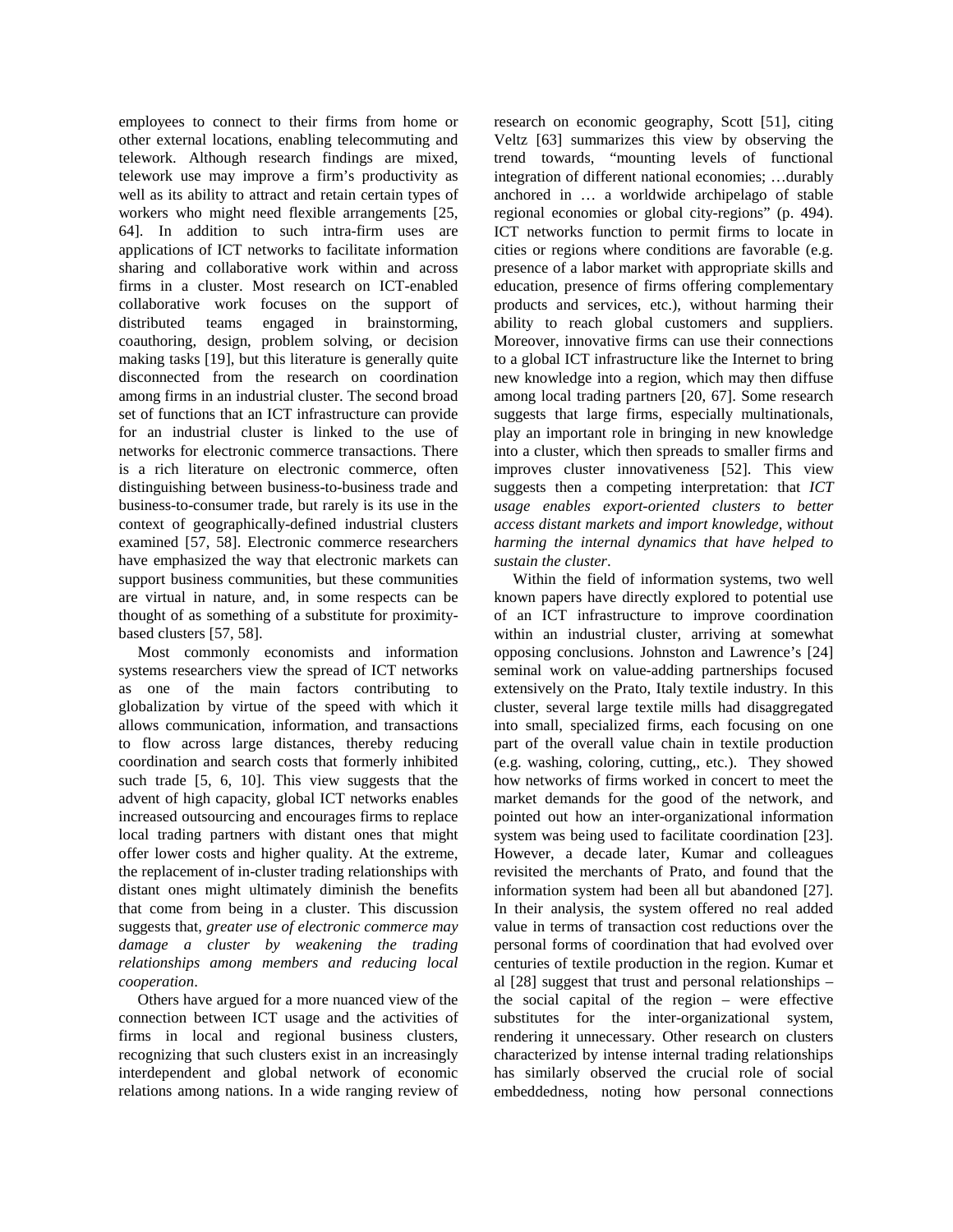create advantages for trading partners that may not arise in arms-length market transactions [62]. This line of work suggests that *attempts to automate transactions and replace personal interactions within clusters may cause more harm than good*, a finding that parallels many other studies of the impact of business-to-business electronic commerce on buyerseller relations [26, 50, 53].

The intersection between the cluster literature and studies of ICT use by small enterprises also offers competing views. Resource constraints have long been recognized as a barrier to innovation with technology [60]. Smaller companies are often depicted as not having the requisite resources – either in terms of expertise or capital – to gain the same level of benefit as large firms when it comes to ICT usage [4]. Yet some cluster research suggests that smaller firms in a cluster may actually be more innovative than their larger counterparts, because they are less rigid and less locked into established practices [14]. *Smaller firms in a cluster, then, may benefit from ICT infrastructure investment while those outside of an established cluster do not.*

Much of the attention on business clusters today focuses on new industries, usually in emerging technology sectors such as information technology, new media and biotechnology [3, 11-14, 30, 44, 45, 47, 48, 66]. In these types of knowledge-intensive clusters, rather than emphasizing transactions within the cluster, or even explicit coordination among cluster members, researchers have begun to focus on other ways that such clusters improve their competitiveness. A number of cluster researchers emphasize the importance of local trade or government-sponsored associations that work to promote the development of the cluster [11, 14, 61, 66]. These associations engage in educational activities aimed at improving the cluster's human capital, branding and promotion activities such as conferences, exhibitions, Web sites, and business directories that help attract labor, venture capital, and business opportunities for the cluster, and online and offline social/community activities that create opportunities for knowledge sharing among cluster members, even when they do not explicitly trade with one another. These latter activities, strengthened by the geographic proximity of firms in a cluster, are also viewed as important mechanisms to improve the exchange of tacit knowledge – knowledge gained through habit, culture and experience that is not easily codified and shared [1, 21, 28, 39, 57]. Importantly, many of these activities explicitly involve *the use of ICT as a tool for cluster promotion and development*,

even if not strictly for the purposes of supporting inter-firm electronic commerce transactions.

#### **2.2. Summary**

A number of key roles for the ICT infrastructure in business clusters are suggested by the above review. First, firms within the cluster benefit from the presence of high quality local Internet access. It can enable more flexible work arrangements and lower costs for firms to support distributed workers that need to collaborate. Second, although some concern has been expressed regarding the potentially destabilizing effects of the Internet on clusters, in that it permits firms to substitute distant trading partners for local ones, research from a social embeddedness perspective suggests this is an unlikely outcome. Rather, the studies reviewed above suggest that connection to a global ICT infrastructure like the Internet benefits clusters by improving access to distant markets without harming internal cluster dynamics. Moreover, the use of ICTs further promote cluster innovation by facilitating the transfer of technology from distant markets to firms in the cluster, which can then diffuse through informal channels even when firms in the cluster have little trade with each other. Third, a relatively less developed thread in the literature suggests that smaller firms in clusters may be able to benefit from ICT infrastructure investments, despite the common finding that they are less likely to gain from technology innovations. Finally, the review points out that in new knowledge-intensive clusters, an important use of ICTs is to help promote and maintain cluster brand identity, as well as to facilitate information sharing within the cluster.

# **3. A Case Study of the Medicon Valley**

The roles for ICT infrastructures in business clusters were examined in a case study of a well known European biotechnology cluster, The Medicon Valley located in Denmark and Southern Sweden, in the summer of 2004. We selected this biotechnology cluster for several reasons. First, this is an increasingly important sector in many economies, and there have been repeated attempts worldwide to develop successful clusters in biotechnology [13]. Given this worldwide interest, there has been significant research on biotechnology clusters [2, 3, 13, 14, 17, 65, 66]. Second, small firms play a significant role in the field of biotechnology, and are important participants in biotechnology clusters [3]. Third, the Medicon Valley has been a highly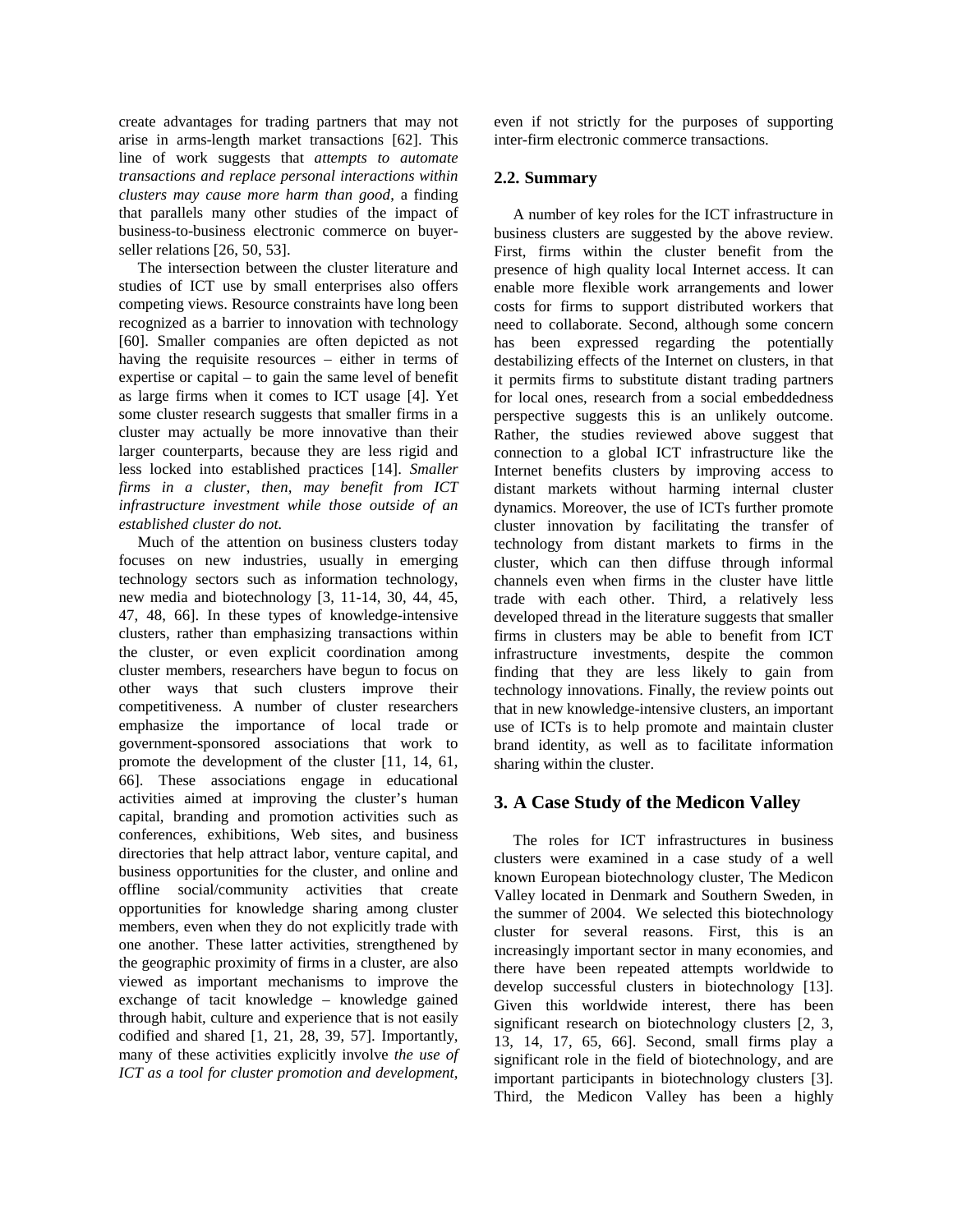successful example of a biotechnology cluster, achieving a prominent global position in this highly sought-after sector [17, 65]. Fourth, it is a knowledge intensive industry, placing more emphasis on information transfer than the transfer of physical goods [13, 44, 45]. Hence, it offers great potential to reveal important uses of ICTs for information sharing and coordination within the cluster. Finally, biotechnology is a global industry, and the Medicon Valley has several significant multinationals that anchor the cluster (www.mediconvalley.com). As such, biotechnology clusters contain what Porter calls "traded industries" [43] offering an opportunities to explore global ICT usage, including e-commerce connections with distant markets.

#### **3.1. Research Methods**

Data for the study were gathered from archival sources, interviews with representatives from companies in the region, and interviews with representatives from the Medicon Valley Academy, a not-for-profit, member-financed association that works to promote the region. In all, representatives from ten organizations, including the Medicon Valley Academy, were interviewed. A mix of small and large firms were chosen to help reveal differing ICT and ecommerce usage patterns among smaller enterprises. Among the larger firms, high level managers responsible for IT infrastructure investment and application development were interviewed. Among the smaller firms, this type of position did not exist, and the head of each company was interviewed. All of the interviews were conducted in June of 2004, and each lasted a minimum of one hour. Interview questions were open-ended and unstructured, attempting to elicit the variety of ways that firms use ICTs to interact and exchange information and products with other firms in the region, as well as with suppliers and customers outside the region.

#### **3.2. The Medicon Valley in Brief**

The Medicon Valley occupies a region covering Copenhagen and surrounding towns in Denmark, and the southern part of Sweden region known as Scania, including such cities as Lund, Malmo and Gothenburg. It is home to five science parks, hundreds of biotechnology, life sciences and pharmaceutical companies, and more than a dozen universities. Table 1 provides a number of statistics about the region, based on information from the Medicon Valley Academy (www.mva.org).

#### Table 1. Statistics on the Medicon Valley

| Population in the region                                                      | 2.9 mil. |
|-------------------------------------------------------------------------------|----------|
| Number of universities                                                        | 14       |
| Number of hospitals                                                           | 26       |
| Number of life sciences researchers                                           | 5,000    |
| Number of biotechnology companies                                             | 125      |
| Number of pharma companies                                                    | 70       |
| Number of medical technology companies                                        | 130      |
| Number of clinical research organizations                                     | 15       |
| Number of employees in biotechnology,<br>pharma, and medical technology       | 41,000   |
| Percent of all life sciences exports relative to<br>all of Sweden and Denmark | 60%      |

Source: Medicon Valley Academy (www.mva.org)

The region has enjoyed remarkable success, and is now ranked as the number three biotechnology region in Europe (www.mva.org). It was officially named Medicon Valley in 1997, but has been a center for pharmaceutical and life sciences research for much longer, with four of the world's leading pharma companies located there: AstraZeneca, H. Lundbeck, Leo Pharma, and Novo Nordisk. The region is considered to be especially competent in three major biotechnology research areas: diabetes, inflammation, and neurosciences [7].

# **4. Findings**

Tables 2 and 3 present basic descriptive information for each company interviewed, including the ICT applications for inter-firm coordination discussed in the interviews. Company identities are not revealed at the request of those interviewed.

The six firms listed in Table 2 are biotechnology and pharmaceutical producer firms, while the four firms in Table 3 provide various types of supportive products and services. In general, the pharmaceutical and biotechnology producers are all export oriented, with the lion's share of their output destined for markets outside Denmark. The large companies among the set of pharma and biotech producers all maintain extensive internal information technology infrastructures, and in some cases use extended information systems to enable structured transactions with large suppliers and distributors of their products in other countries. Several of the firms mentioned use of electronic commerce mainly in the form of inventory-replenishment for their global distributors, rather than for retail-oriented sales to consumers.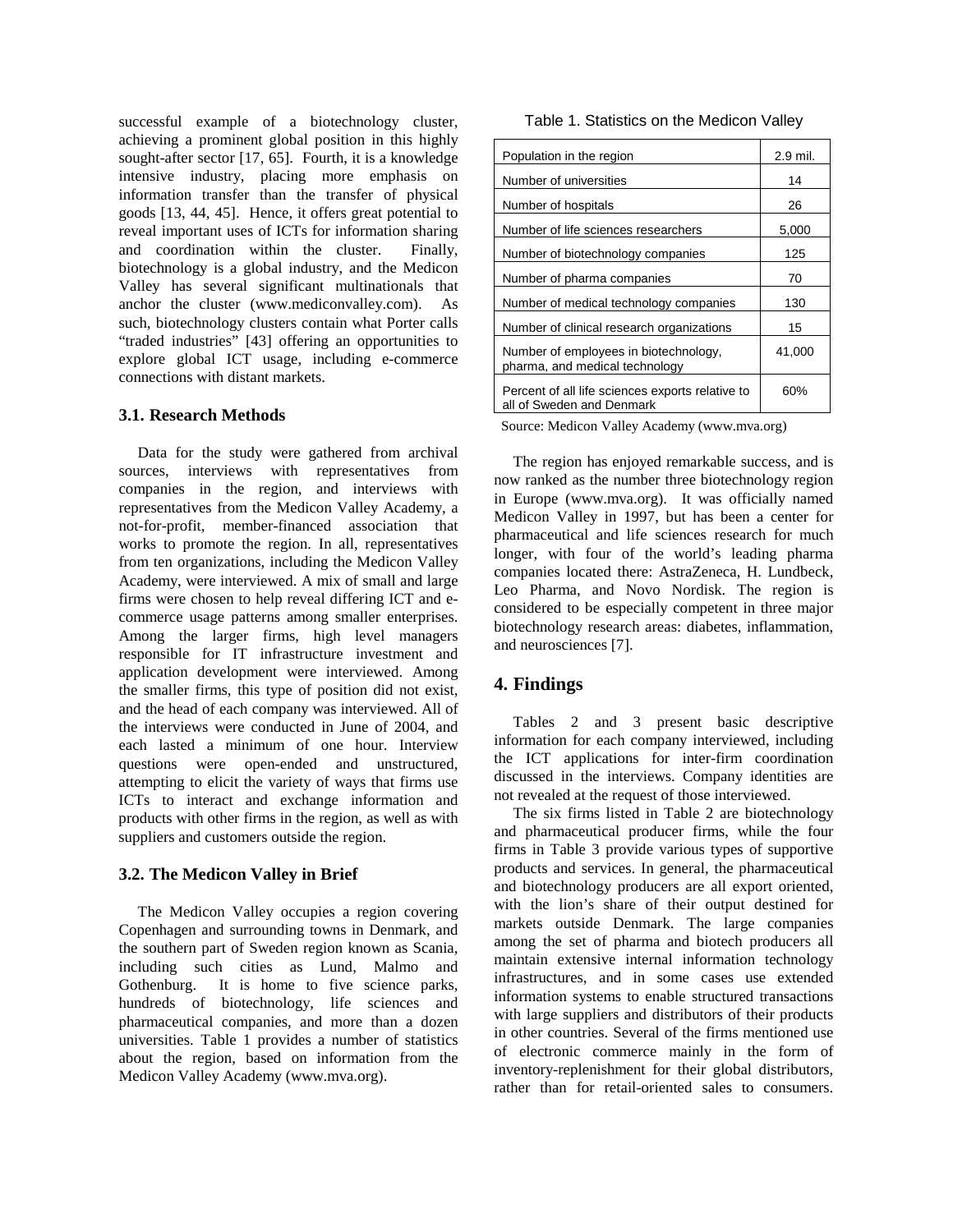This is not surprising, given that their products would not normally be sold directly to consumers, but through a complex set of health care intermediaries. Within the cluster, there is little in the way of direct transactions or coordination among these firms. They do work with researchers from universities or smaller start-ups, and the interaction is largely using email when it does occur over an ICT infrastructure. Some efforts at structured computer-supported collaboration were mentioned, but generally, these efforts were not viewed as successful.

Among the small biotech producers, it was noteworthy to see a heavy reliance on local broadband access. These firms were both export-oriented, with nearly all sales going to distant markets. One small firm, producing blood test products, noted that despite having some reputation problems within the region, they benefited from the association with Medicon Valley in their global sales efforts. Nearly all interaction with remote clients was email-based. Both of these SMEs used the Web to promote their products, even though their online sites do not support transactions. In order to illustrate how remote customers are identified, the fermentation equipment supplier described a recent sale to a customer in China. The customer had found his company after searching online for fermentation equipment suppliers, and decided to contact him because he was in the Medicon Valley biotech cluster. The customer then emailed to establish communication, resulting eventually in a visit and formal contract.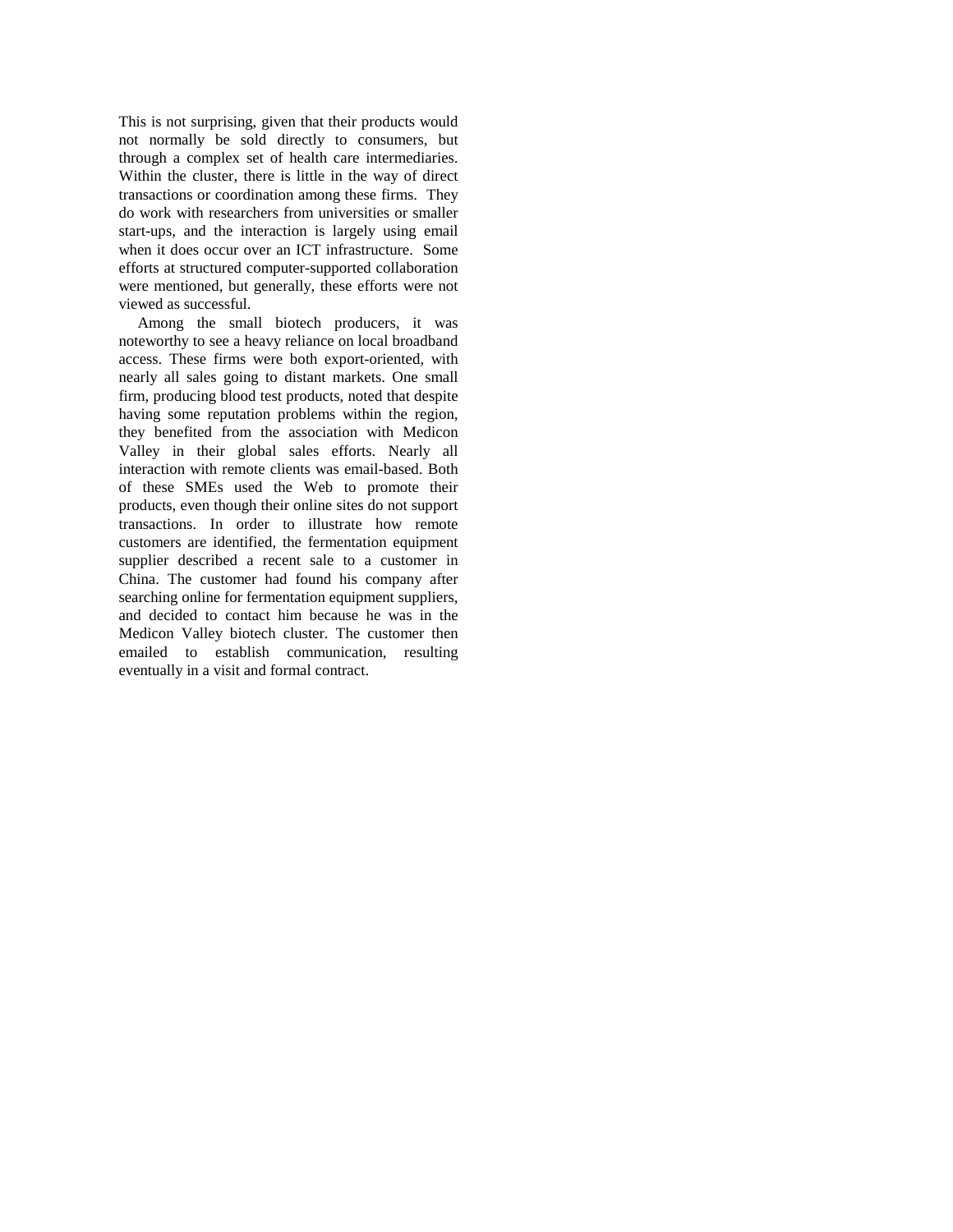|                              |           |                                                                                                                                                                         | <b>Market Focus</b>                                                                                                                                                                                                                    |                                                                                                                                                                                                                                                                                                                                                                                                                                                |
|------------------------------|-----------|-------------------------------------------------------------------------------------------------------------------------------------------------------------------------|----------------------------------------------------------------------------------------------------------------------------------------------------------------------------------------------------------------------------------------|------------------------------------------------------------------------------------------------------------------------------------------------------------------------------------------------------------------------------------------------------------------------------------------------------------------------------------------------------------------------------------------------------------------------------------------------|
| Type of                      | No. of    | <b>Main products</b>                                                                                                                                                    | (local vs. non-                                                                                                                                                                                                                        |                                                                                                                                                                                                                                                                                                                                                                                                                                                |
| Company                      | employees |                                                                                                                                                                         | local customers)                                                                                                                                                                                                                       | <b>ICT applications</b>                                                                                                                                                                                                                                                                                                                                                                                                                        |
| Large<br>pharma              | 18,800    | Wide range of<br>pharmaceutical<br>products, engages<br>in research and<br>development of<br>new drugs.                                                                 | Has presence in 69<br>countries, sells to<br>distributors in 179                                                                                                                                                                       | Has a significant internal IT infrastructure,<br>including global network linking operations.<br>Has some limited e-commerce capabilities,<br>but most connections with external partners<br>are via email. Has many partnerships,<br>involving research collaboration. Will allow<br>some external connections to internal network<br>and has tried using computer-based<br>collaborative systems, but much still done<br>using simple email. |
| Large<br>pharma              | 3,300     | Develops and<br>manufactures<br>drugs, significant<br>R&D.                                                                                                              | Sells drugs in more<br>than 90 countries,<br>R&D located in<br>Medicon Valley. Has<br>four manufacturing<br>facilities elsewhere in<br>Europe                                                                                          | Has a significant internal IT infrastructure<br>linking company operations on a global basis.<br>Has used e-commerce with partners to which<br>it licenses drugs for sale, mainly for inventory<br>replenishment. Engages in R&D collaboration<br>with external partners, mainly via email.                                                                                                                                                    |
| Large<br>biotech             | 1,400     | Develops biotech<br>products used for<br>various types of<br>disease diagnosis.<br>especially for<br>cancer diagnostics.                                                | Has operations in<br>more than 20<br>countries, and works<br>with distributors in 50<br>countries.                                                                                                                                     | Has significant internal IT infrastructure linking<br>company operations. Uses IT to manage<br>transactions with distributors. Supplies<br>sophisticated IT tools for analysis for R&D<br>collaborators, from universities and<br>elsewhere. Also uses the Web to present its<br>products to help find new distributors.                                                                                                                       |
| Large<br>biotech<br>research | 150       | Conducts science<br>to develop<br>chemical and<br>biological<br>compounds that<br>have commercial<br>potential. Creates<br>spin-offs to<br>capitalize on R&D<br>results | Mainly located in<br>Denmark, but is a<br>subsidiary of a large<br>food product producer<br>that sells to a global<br>market. Biotech R&D<br>is mainly in<br>collaboration with<br>local researchers,<br>especially in<br>universities | Has a significant internal IT infrastructure, and<br>facilities to support research. Main external<br>ICT applications are email interactions among<br>research collaborators, but also enable some<br>high speed connections to research tools,<br>especially for collaborators at universities.                                                                                                                                              |
| Small<br>biotech<br>supplier | 4         | Produces a blood<br>test product                                                                                                                                        | Manufactures in<br>region, sells globally<br>using distributors.<br>97% of sales outside<br>Denmark                                                                                                                                    | Uses DSL for always-on Internet access,<br>relies on email to connect with clients, send<br>pdf brochures. Uses Web site hosted<br>externally to provide product information, but<br>not transactions.                                                                                                                                                                                                                                         |
| Small<br>biotech<br>supplier | 1         | Produces<br>fermentation<br>equipment, mostly<br>outsources the<br>production to local<br>craftsmen                                                                     | Manufactures in<br>region, sells globally<br>without distributors                                                                                                                                                                      | Uses DSL for always-on Internet access,<br>relies on email to connect with clients. Uses<br>Web site hosted externally to provide product<br>information, but not transactions.                                                                                                                                                                                                                                                                |

Table 2. Descriptive Information on Biotech Producer Firms Interviewed

The companies in Table 3 provide complementary products and services to cluster firms. All highlighted the use of Web-based promotion and email interactions, but a common theme was the importance of in-person communication in the region to obtain clients and provide services. The critical role of the member financed, not-for-profit association, the Medicon Valley Academy (MVA), was widely recognized by interviewees. Many MVA activities involve the use of an ICT infrastructure, including the development of an extensive Website that promotes the region,

disseminates regional and biotech news and reports, lists companies in an online directory, and provides online job listings. Additionally, the MVA organizes many offline activities, including seminars and educational services, conferences and biotech events, and regular member meetings. They also provide substantial support services for firms considering moving to the Medicon Valley, for biotech workers relocating to the area, and for entrepreneurs seeking legal and financial advice. In large part, these are activities that capitalize on the proximity of members in order to benefit the cluster.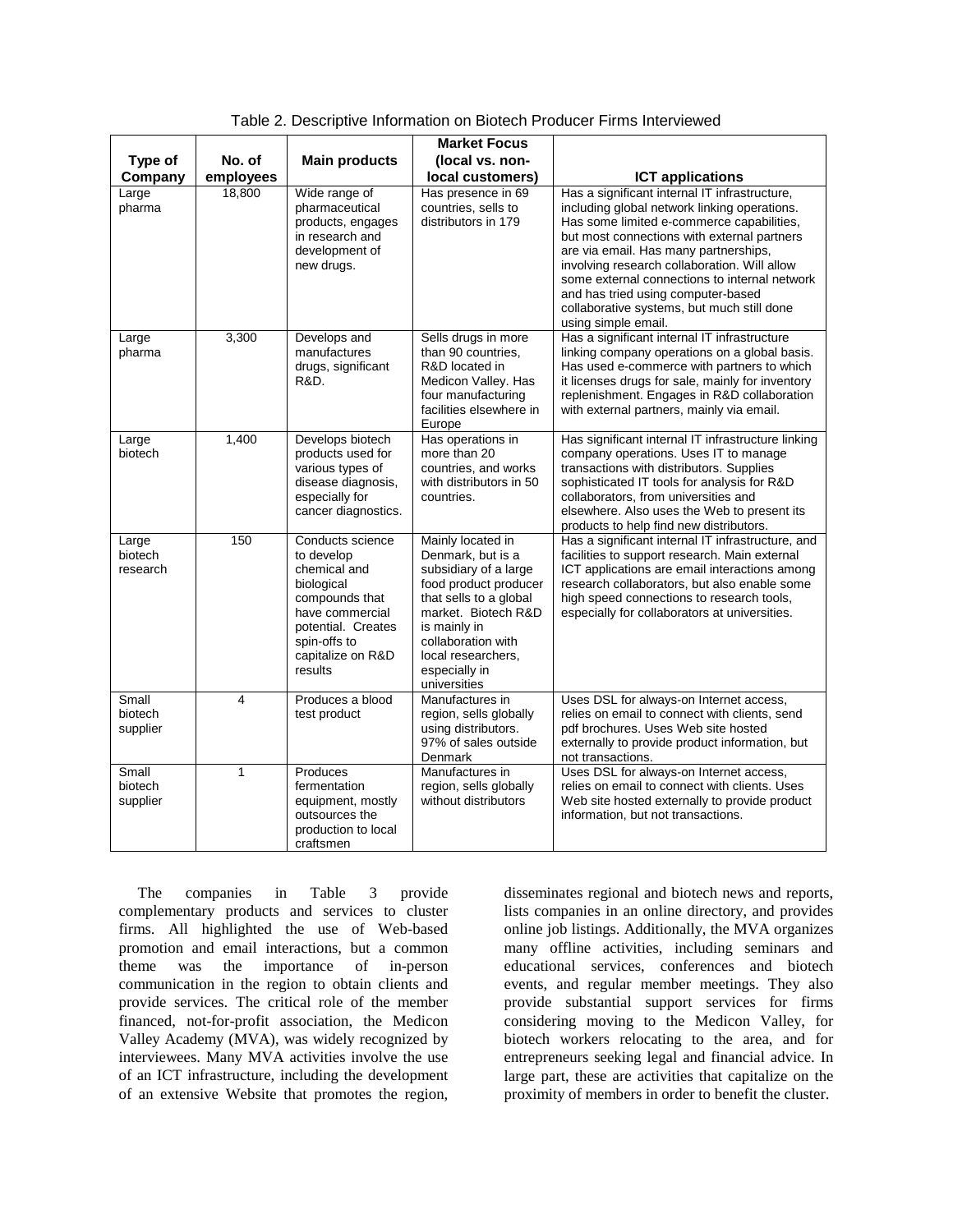# **5. Discussion**

In this section, we revisit the two basic research questions, as well as the expected roles for the ICT infrastructure in clusters generated by our review.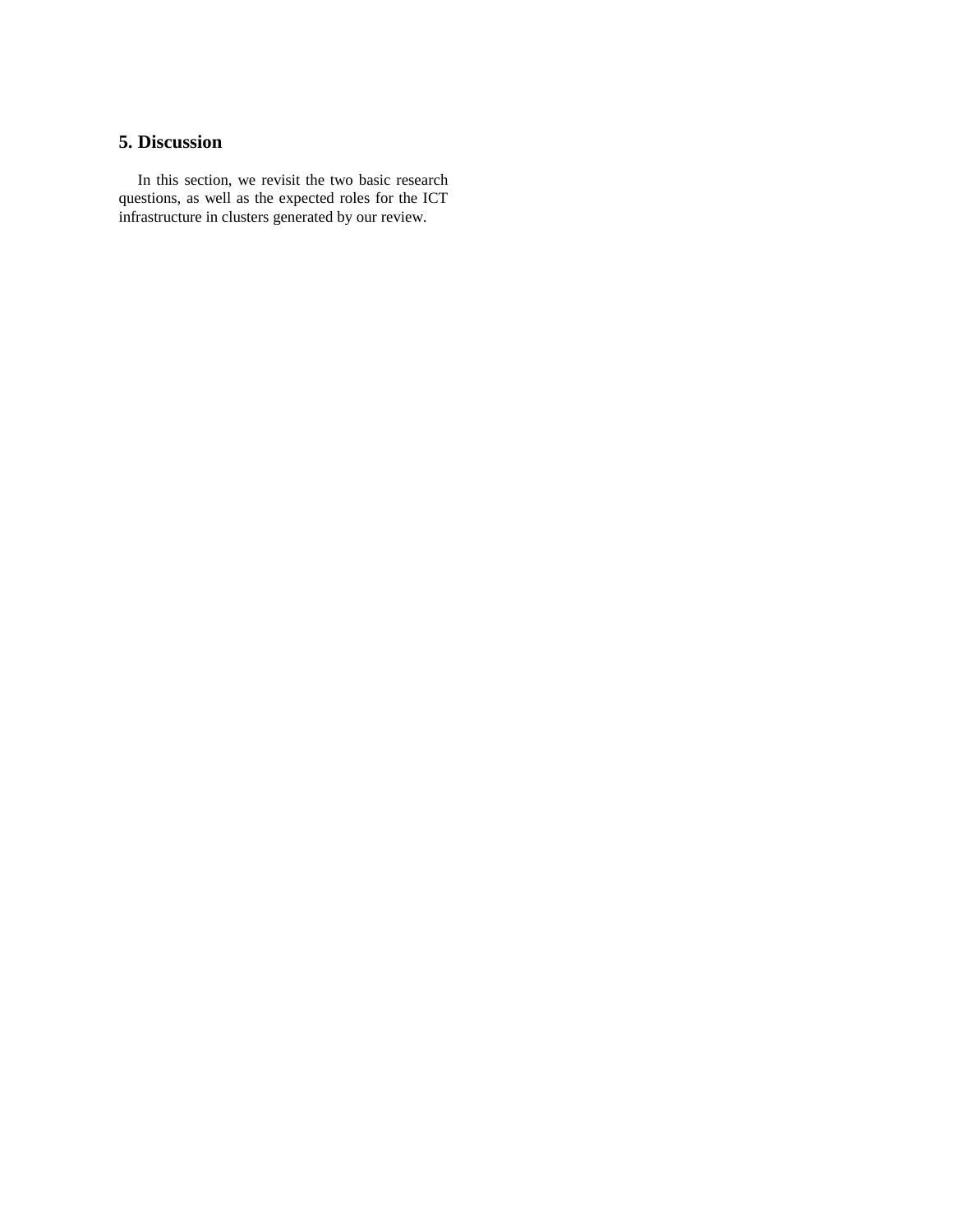|                                        |                                                                               |                                                                                                                                                                                                          | <b>Market Focus</b>                                                                                                                                                                                          |                                                                                                                                                                                                                                                                                                                                                                                                    |
|----------------------------------------|-------------------------------------------------------------------------------|----------------------------------------------------------------------------------------------------------------------------------------------------------------------------------------------------------|--------------------------------------------------------------------------------------------------------------------------------------------------------------------------------------------------------------|----------------------------------------------------------------------------------------------------------------------------------------------------------------------------------------------------------------------------------------------------------------------------------------------------------------------------------------------------------------------------------------------------|
| Type of                                | Number of                                                                     | <b>Main products</b>                                                                                                                                                                                     | (local vs. non-                                                                                                                                                                                              |                                                                                                                                                                                                                                                                                                                                                                                                    |
| Company                                | employees                                                                     |                                                                                                                                                                                                          | local customers)                                                                                                                                                                                             | <b>ICT applications</b>                                                                                                                                                                                                                                                                                                                                                                            |
| Large ICT<br>firm                      | no data                                                                       | Develops ICT<br>solutions for<br>pharma and<br>biotech companies                                                                                                                                         | Danish subsidiary of<br>large global IT<br>supplier. Sells many<br>products to other<br>industry sectors in<br>Denmark, but also<br>selling specialized IT<br>solutions to firms in<br>region                | Has a significant internal IT infrastructure,<br>including global network linking operations.<br>Also has extensive Web site, but sees IT<br>solutions for biotech as too complex for Web<br>sales. Mainly used for company information,<br>overview of product line to potential clients to<br>support in-person sales efforts. Sees market<br>for security applications for biotech R&D.         |
| Large<br>personnel<br>services<br>firm | no data                                                                       | Provides<br>recruitment<br>services, especially<br>for helping recruit<br>scientific staff                                                                                                               | Local division of large<br>global employment<br>services company.<br>Emphasis is on<br>recruitment services<br>for biotech firms in<br>the region                                                            | Internet used extensively for filling jobs,<br>accounts for 90% of jobs filled. Many portals<br>with CVs. But high level and very specialized<br>jobs filled through personal channels. Relies<br>extensively on email, but only after initial in-<br>person contact to help market services to<br>companies in region, complementary to job<br>fairs, attendance at events like Biotech<br>Forum. |
| <b>Business</b><br>Consulting<br>Firm  | no data                                                                       | Provides range of<br>business<br>consulting<br>services, emphasis<br>on strategy,<br>economic issues                                                                                                     | Has offices in several<br>countries, small group<br>located in Medicon<br>Valley focusing on<br>gov't and private<br>sector firms region                                                                     | Internal ICT usage, but limited to email, and<br>traditional communication system connections<br>to clients in region. Extensive use of Web,<br>dissemination of reports online, use of client<br>sites for highlight results of consulting reports.<br>Customer acquisition largely through word of<br>mouth referral, however.                                                                   |
| Medicon<br>Valley<br>Academy           | approx. a<br>dozen staff,<br>$40+$ firms in<br>region<br>belong as<br>members | Member-financed.<br>Provides range of<br>support services to<br>promote region,<br>including<br>networking, legal<br>advice, events,<br>education,<br>business directory,<br>on and offline<br>publicity | Located in the region,<br>with offices in Lund,<br>Sweden and<br>Copenhagen,<br>Denmark to enable<br>close ties to<br>government affiliated<br>venture capital and<br>support agencies in<br>both countries. | Uses the Web extensively to promote<br>Medicon Valley, maintains an online database<br>of firms in the Medicon Valley, and publishes<br>online newsletters and reports to help<br>publicize regional activities. Has email<br>contacts with members and helps connect<br>members with each other and with external<br>constituents. Also offers job listings online.                               |

Table 3: Descriptive Information on Biotech Industry Support Firms Interviewed

# **5.1. How do firms embedded in a cluster use public ICT infrastructures?**

In the case of Medicon Valley, as expected, all firms benefited from the presence of high quality, broadband Internet access. For the larger firms, fully capable of implementing their own private data communications infrastructure, the infrastructure clearly supported their ability in the region to support research collaborations with scientists at other smaller firms and at universities. It further enabled better access to research facilities from home, which might, in fact, improve the attractiveness of the firms in the region to biotechnology professionals. We clearly saw that an important aspect of biotech cluster competition is competition for human resources – the clusters that can attract the scientists have an advantage.

Smaller firms heavily depended upon low cost, broadband Internet access. Each described the importance of a network connection for business. It enabled low cost and timely communication with distant partners, and facilitated company presentation and promotion online.

Few firms in the cluster were engaged in what we might consider to be sophisticated electronic commerce, where transactions were provided in an automated fashion online. Yet e-commerce of a sort was practiced, even by smaller firms. They received inquiries from non-local customers who saw their Website. They initiated transactions and sometimes took orders via email.

A concern from the review of literature is that better network access might stimulate greater interaction with firms outside the cluster, to the detriment of the cluster. Our interviews suggest that is not the case at all. To be sure, the cluster is oriented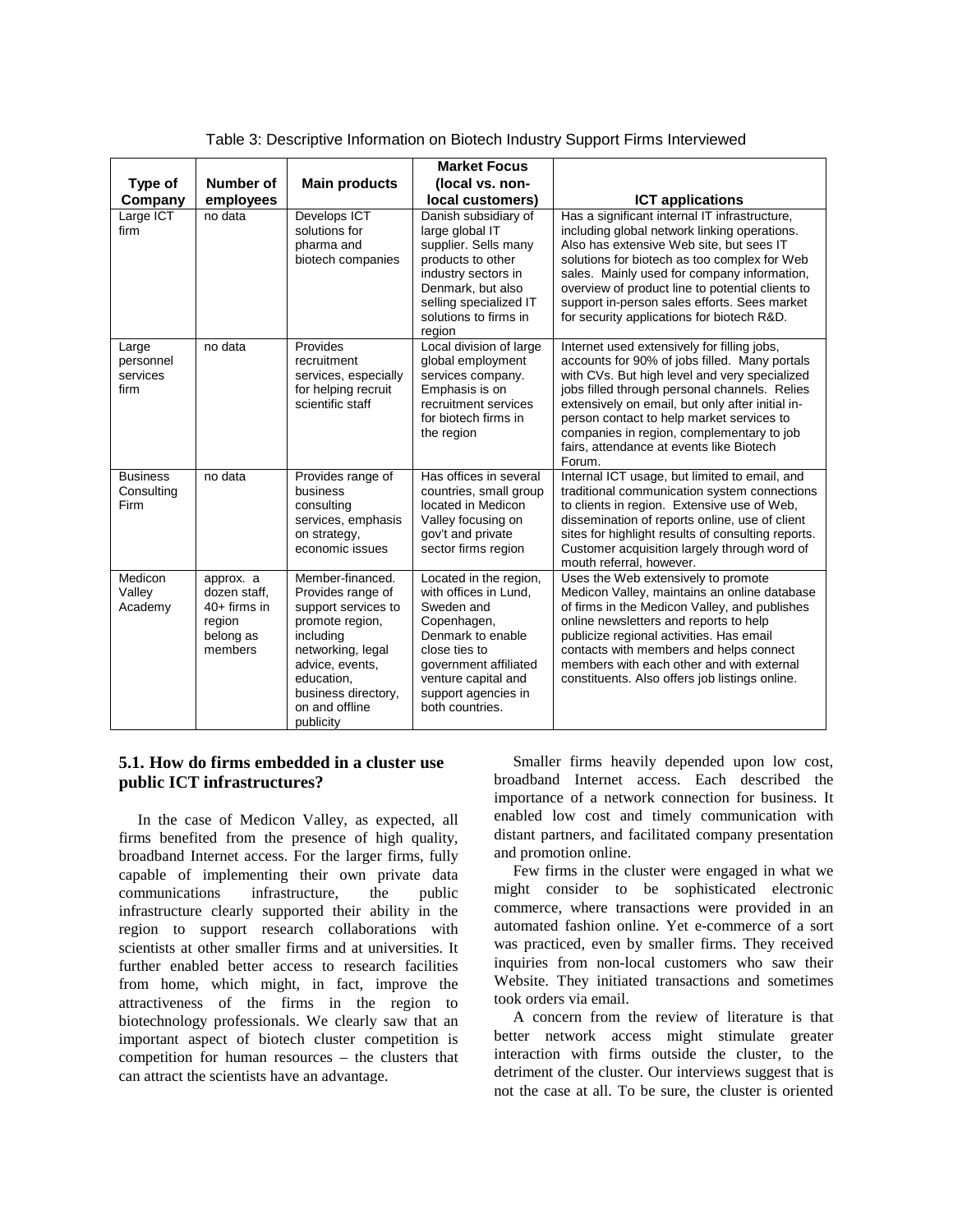towards exporting products – only a small fraction of output of these firms stays in the region. And clearly, access to a high quality ICT infrastructure supports non-local transactions, even if largely handled in nonautomated fashions. However, there was no evidence of a weakening of the cluster due to increased ICT use. Indeed, much ICT use was for the purpose of local interactions, particularly between the support service organizations and the producers, and between research institutions and the producers. Furthermore, interviewees often described the importance of inperson contact to initiate relationships and generate referrals. ICT use with distant suppliers and customers appeared to strengthen the cluster. Larger firms could maintain connections to foreign biotechnology expertise, and as well as to distributors and their own decentralized operations, all while keeping critical research and management staff in the region. Smaller firms also with ties to the region could successfully generate business without having to move closer to their customer bases. These findings are consistent with the findings from cluster researchers who argue that connections to global markets and sources of knowledge strengthen the cluster and ensure a healthy mix of firms and increased innovative capacity [20, 52, 67].

The internal benefits of an ICT infrastructure were further highlighted by the role of the MVA, illustrating the interaction between online activities and geographic proximity. Members of the cluster support the MVA in their efforts to promote the cluster. The MVA has helped to build the brand name of the region – The Medicon Valley- and promotes it extensively throughout the world. Their use of ICT serves both a local and distant audience. It encourages connections locally, through online job listings and announcements of events and seminars. But it does not substitute for in-person events and meetings, through which personal connections are made that can lead to research collaborations.

#### **5.2. Under what conditions do small firms benefit from Internet usage in a cluster?**

Our second question focused specifically on small businesses and asked how they benefited from the use of a public ICT infrastructure when located in a cluster. The findings reported here are suggestive of a cluster legitimizing effect that has not been discussed widely in previous cluster research. It was rather surprising to hear that small businesses were able to rely on a crude form of electronic commerce – static presentation of their firm via the Web in order to generate business from customers in other countries.

Prior research on e-commerce use by small firms would not lead to this prediction, and instead suggests that such companies - except for those selling niche products otherwise unobtainable in other markets find it difficult to generate sales online [54, 55]. The lack of a brand name, technical and financial resources to produce a professional looking online presence, and limited resources for marketing and promotion of their Website all should mitigate against success in attracting remote customers. However, when embedded within a cluster that has become well known in a given industry – essentially the cluster brand is established [66] – such remote e-commerce appears feasible for small firms. *Clients find and trust them, and are willing to initiate transactions using the Internet because these small companies are in an established cluster with a strong reputation for excellence in the given industry*.

## **6. Conclusions**

This case study has highlighted the critical role of the ICT infrastructure for industrial clusters, and yielded new insights into how small businesses in particular may benefit. Our research leads to the proposition that ICT use does not threaten, but rather enhances cluster viability and vitality. It further suggests that ICT infrastructure alone would not have the same effect. Rather, it is the interaction between cluster dynamics and ICT infrastructure that produce the types of benefits highlighted above. The research reported here suggests that small firms would not gain as much from the use of the ICT infrastructure if not located in a cluster with a strong reputation. Presence in a branded cluster appears to help remote clients find small companies, and trust them to perform the kinds of activities needed.

These findings are merely suggestive of hypotheses that require further investigation. Nonetheless, such preliminary results, if confirmed in subsequent research, should be encouraging to policy makers who are working hard to ensure high quality broadband infrastructures for economic development. However, the analysis here also warns against isolating the question of ICT infrastructure from other business development policies, and especially from policies designed to encourage the development of clusters in targeted sectors like biotechnology and high technology. The two work in concert, and may not otherwise yield the same benefits.

Our study is clearly limited, in that it is merely one case of one type of cluster, and we were able to conduct only a relatively small number of interviews. As such, we recognize the speculative nature of the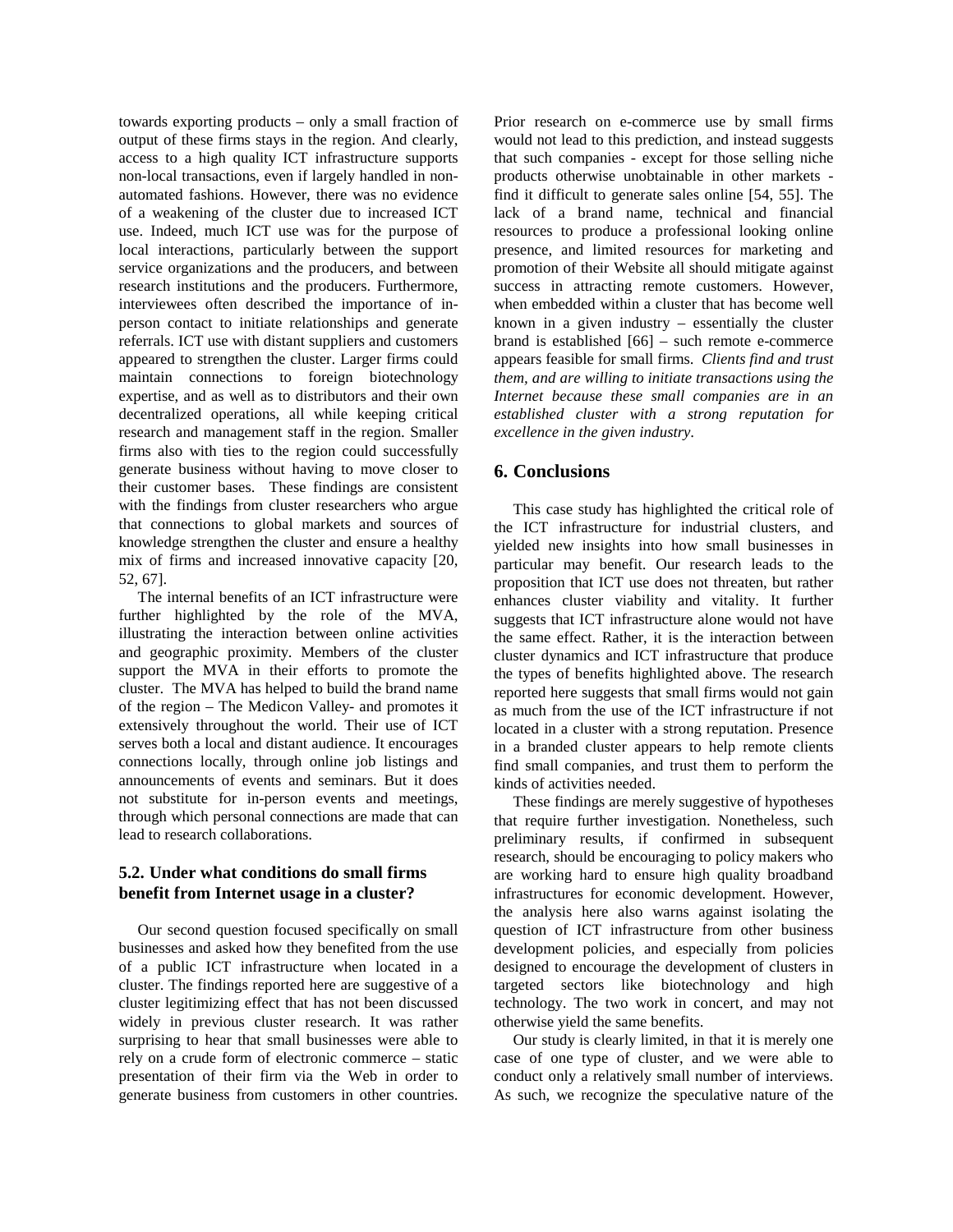findings, and realize that we are merely presenting an opportunity for additional research to confirm the types of effects encountered in this study. A much better test would be to contrast the gains from the use of improved ICT infrastructures obtained by isolated firms with those in established clusters.

# **7. References**

[1] Asheim, B. and Isaksen, A., Regional Innovation Systems: The Integration of Local 'Sticky' and Global 'Ubiquitous' Knowledge. *The Journal of Technology Transfer*, 27(1), 2002, 77-86. [2] Audretsch, D. and Stephan, P., Company Scientist Locational Links: The Case of Biotechnology. *American Economic Review*, 86, 1996, 641-652. [3] Audretsch, D., The Role of Small Firms in U.S. Biotechnology Clusters. *Small Business Economics*, 17(1,2), 2001, 3-15. [4] Auger, P. and Gallaugher, J., Factors Affecting the Adoption of an Internet-Based Sales Presence for Small Businesses. *The Information Society*, 13(1), 1997, 55-74. [5] Bakos, J.Y., Reducing Buyer Search Costs: Implications for Electronic Marketplaces. *Management Science*, 43(12), 1997, 1676-1692. [6] Bakos, J.Y., The Emerging Role of Electronic Marketplaces on the Internet. *Communications of the ACM*, 41(8), 1998, 35-42. [7] BostonConsultingGroup, Commercial Attractiveness of Biomedical R&D in Medicon Valley: The Role of R&D in Attracting Regional Investments. 2002, Boston Consulting Group: Copenhagen. [8] Breschi, S. and Lissoni, F., Knowledge Spillovers and Local Innovation Systems: A Critical Survey. *industrial and Corporate Change*, 10(4), 2001, 975-1006. [9] Breschi, S. and Malerba, F., The Geography of Innovation and Economic Clustering: Some Introductory Notes. *Industrial and Corporate Change*, 10(4), 2001, 817- 834. [10] Cairncross, F., The Death of Distance. 1997, Boston, MA: Harvard Business School Press. [11] Chiesa, V. and Chiaroni, D., Industrial Clusters in Biotechnology: Driving Forces, Development Processes and Management Practices. 2004, London: Imperial College Press. [12] Cooke, P., Regional Innovation Systems, Clusters, and the Knowledge Economy. *Industrial and Corporate Change*, 10(4), 2001, 945-974. [13] Cooke, P., Regional Innovation Systems: General Findings and Some New Evidence from Biotechnology Clusters. *Journal of Technology Transfer*, 27(1), 2002, 133-145. [14] Cooke, P., New Media and New Economy Cluster Dynamics, in The Handbook of New Media, L. Lievrouw and S. Livingstone, (Eds.). 2002, Sage: London. 287-303. [15] Dunning, J.H., Regions, Globalization, and the Knowledge Economy: The Issues Stated, in Regions, Globalization, and the Knowledge-Based Economy, J.H.

Dunning, (Ed.). 2000, Oxford University Press: Oxford, UK. 7-41.

[16] Feldman, M.P., The Geography of Innovation. 1994, Boston, MA: Kluwer Academic.

[17] Frank, L., Biotechnology in the Medicon Valley. *Nature Biotechnology*, 20, 2002, 433-436.

[18] Gibbs, D. and Tanner, K., Information and

Communication Technologies and Local Economic Development Policies: The British Case. *Regional Studies*,

31(8), 1997, 765-774. [19] Grudin, J., Computer-Supported Cooperative Work: Its

History and Participants. *IEEE Computer*, 27(5), 1994, 19- 26.

[20] Hicks, D.A. and Nivin, S.R., Beyond Globalization: Localized Returns to It Infrastructure Investments. *Regional Studies*, 34(2), 2000, 115-127.

[21] Howells, J., Tacit Knowledge, Innovation and Technology Transfer. *Technology Analysis and Strategic Management*, 8(2), 1996, 91-106.

[22] Hudson, H.E., When Telephones Reach the Village: The Role of Telecommunications in Rural Development. 1984, Norwood, N.J.: Ablex Publishing Corp.

[23] Johnston, R. and Lawrence, P., Beyond Vertical Integration: The Rise of the Value-Added Partnership. *Harvard Business Review*, 1988, 94-101.

[24] Jussawalla, M. and Lamberton, D., Communication Economics and Development: An Economics of Information Perspective, in Communication Economics for

Development, M. Jussawalla and D. Lamberton, (Eds.). 1982, Pergamon Press: Sydney. 1-5.

[25] Kraut, R., Predicting the Use of Technology: The Case of Telework, in Technology and the Transformation of White-Collar Work, R. Kraut, (Ed.). 1989, Laurence Erlbaum: Hillsdale, NJ. 113-133.

[26] Kraut, R., et al., Coordination and Virtualization: The Role of Electronic Networks and Personal Relationships. *Organization Science*, 10(6), 1999, 722-740.

[27] Kumar, K., van Dissel, H., and Bielli, P., The Merchant of Prato -- Revisited: Toward a Third Rationality of Information Systems. *MIS Quarterly*, 22(2), 1998, 199- 226.

[28] Lam, A., Tacit Knowledge, Organizational Learning and Societal Institutions: An Integrated Framework.

*Organization Science*, 21(3), 2000, 487-513.

[29] Leamer, E.E. and Storper, M., The Economic Geography of the Internet Age. *Journal of International Business Studies*, 32(4), 2001, 641-665.

[30] Lemarie, S., Mangematin, V., and Torre, A., Is the Creation and Development Biotech Smes Localised? Conclusions Drawn from the French Case. *Small Business Economics*, 17(1,2), 2001, 61-76.

[31] Mansell, R. and Wehn, U., Knowledge Societies: Information Technology for Sustainable Development. 1998, New York: Oxford University Press.

[32] Markusen, A., Sticky Places in Slippery Space: A Typology of Industrial Districts. *Economic Geography*, 72, 1996, 293-314.

[33] Maskell, P., Towards a Knowledge-Based Theory of the Geographical Cluster. *Industrial and Corporate Change*, 10(4), 2001, 921-944.